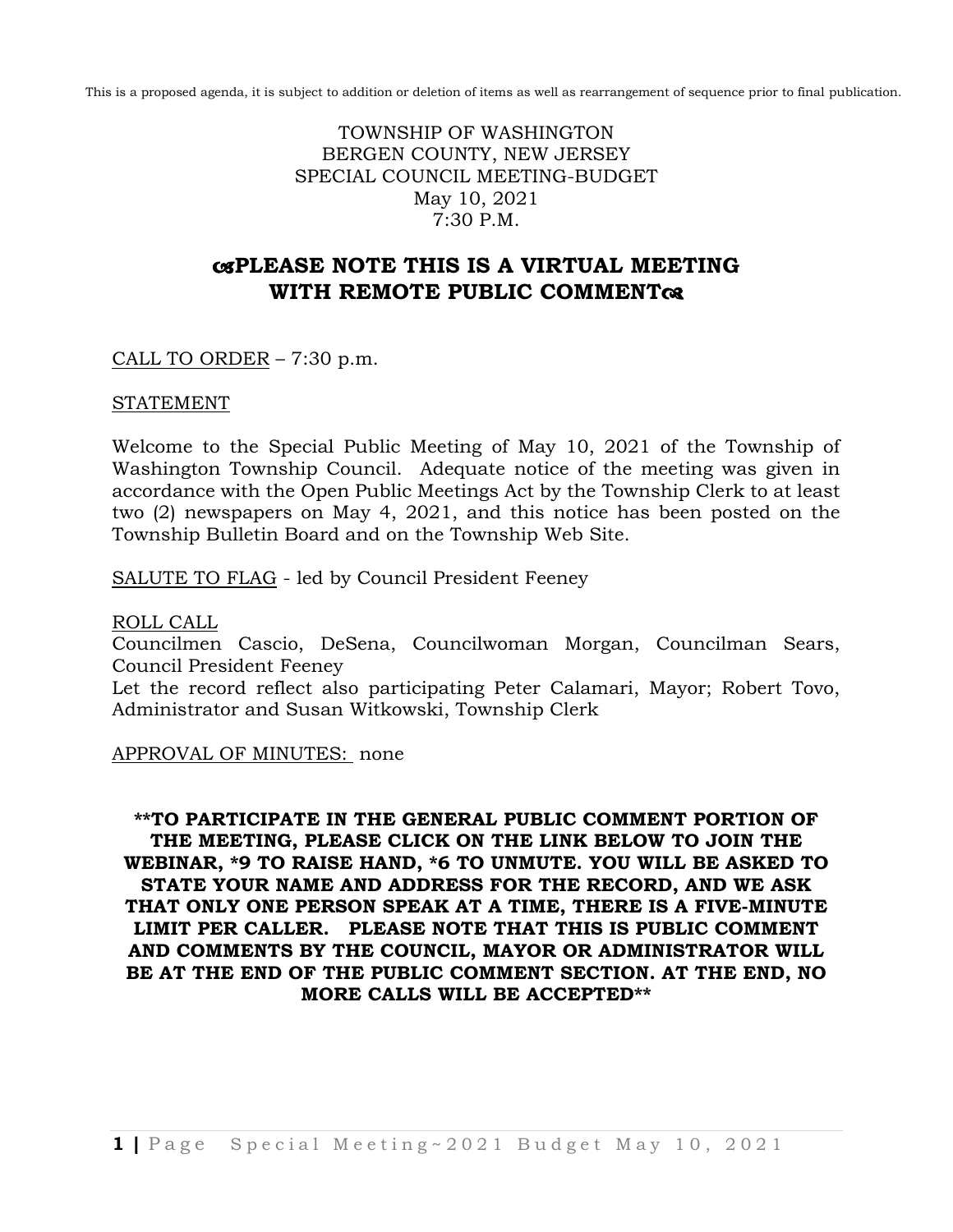When: May 10, 2021 07:30 PM Eastern Time (US and Canada) Topic: 05.10.2021 COUNCIL SPECIAL BUDGET MEETING

Please click the link below to join the webinar: [https://zoom.us/j/99716957363?pwd=b0puNU1KYUw1aEJQWmdSNFozNm1](https://zoom.us/j/99716957363?pwd=b0puNU1KYUw1aEJQWmdSNFozNm1UQT09) [UQT09](https://zoom.us/j/99716957363?pwd=b0puNU1KYUw1aEJQWmdSNFozNm1UQT09) Passcode: 393237 Or One tap mobile : US: +13126266799,,99716957363#,,,,\*393237# or +19292056099,,99716957363#,,,,\*393237# Or Telephone: Dial(for higher quality, dial a number based on your current location): US: +1 312 626 6799 or +1 929 205 6099 or +1 301 715 8592 or +1 346 248 7799 or +1 669 900 6833 or +1 253 215 8782 Webinar ID: 997 1695 7363 Passcode: 393237 International numbers available:<https://zoom.us/u/aQs06fhE>

GENERAL PUBLIC COMMENT (Limit to five (5) minutes)

Motion to Open the Public Comment Motion: Second: \_\_\_\_\_\_\_ All in favor:

Motion to Close Public Comment Motion: Second: \_\_\_\_\_ All in favor:

### FOLLOW UP COMMENTS:

COUNCIL COMMENTS:

### MAYOR/ADMINISTRATOR COMMENTS:

#### RESOLUTIONS:

Resolution No. 21-207 Authorize payment of bill May 11, 2021

Motion: Second: Councilmen Cascio, DeSena, Councilwomen Morgan, Councilman Sears, Council President Feeney